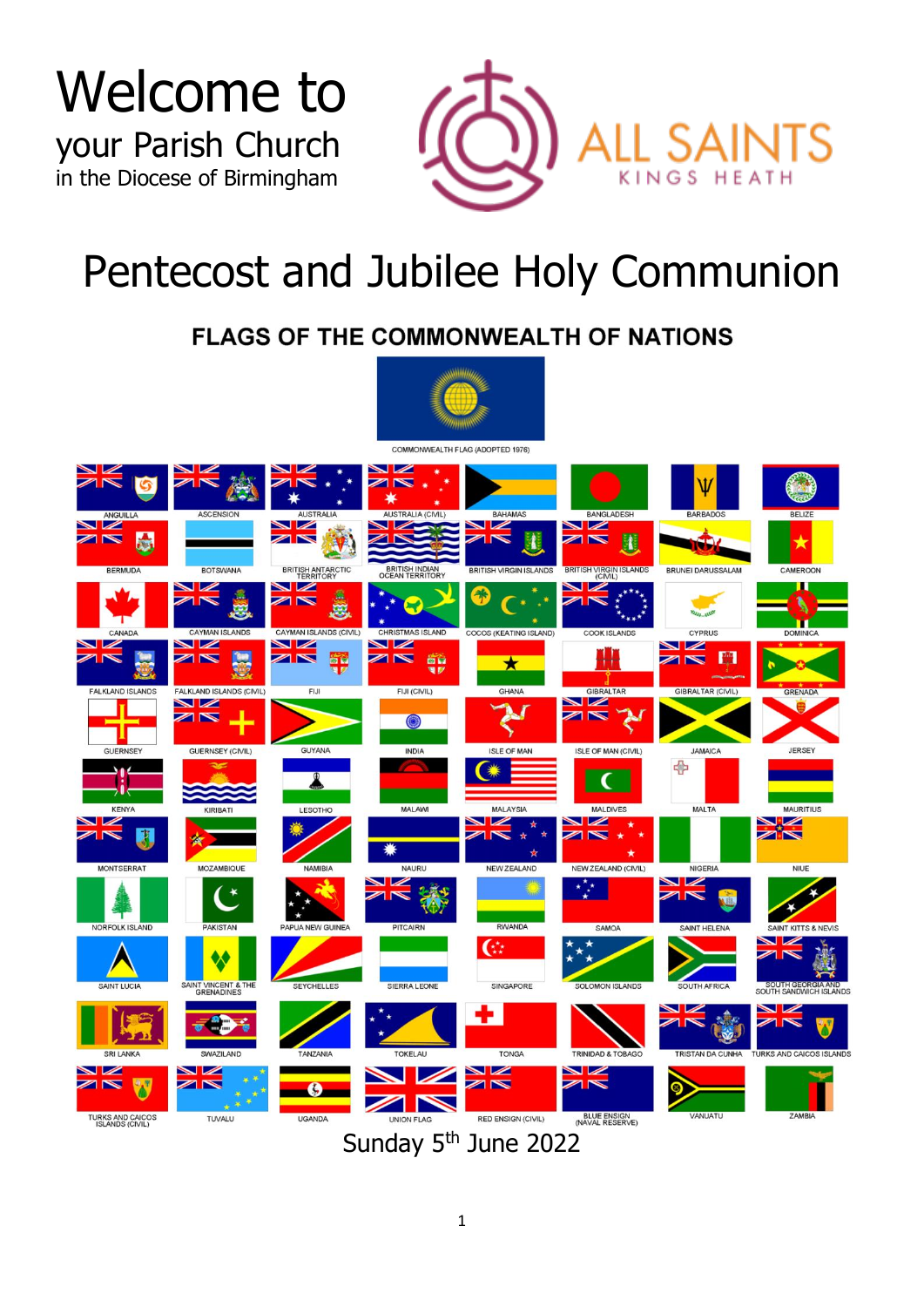### We gather

At home, have ready in an honoured place a portion of food and something to drink. It may be bread and wine or something else. Set your Bible alongside. Have ready a selection of candles and something with which to light them when the time comes.

In church, we imagine everyone in their homes around the parish, united in preparing for prayer.

Music as we gather: [Spirit of God, unseen as the wind](https://soundcloud.com/all-saints-kings-heath/spirit-of-god-unseen-as-the?)

Spirit of God, unseen as the wind, gentle as is the dove: teach us the truth and help us believe, show us the Saviour's love!

1. You spoke to us  $-$  long, long ago  $$ gave us the written word; we read it still, needing its truth, through it God's voice is heard.

2. Without your help we fail our Lord, we cannot live his way; we need your power, we need your strength, following Christ each day.

(words: Margaret Old; music: Traditional Scottish, arr David Iliff)

When the song finishes we stand in silence. We express our expectation that God will fulfil Jesus' promise:

> Grace, mercy and peace from God our Father and the Lord Jesus Christ be with us all. **Amen**.

As we wait in silence, **fill us with your Spirit.**

As we listen to your word, **fill us with your Spirit.**

As we worship you in majesty, **fill us with your Spirit.**

As we long for your refreshing, **fill us with your Spirit.**

As we long for your renewing, **fill us with your Spirit.**

As we long for your equipping, **fill us with your Spirit.**

As we long for your empowering, **fill us with your Spirit.**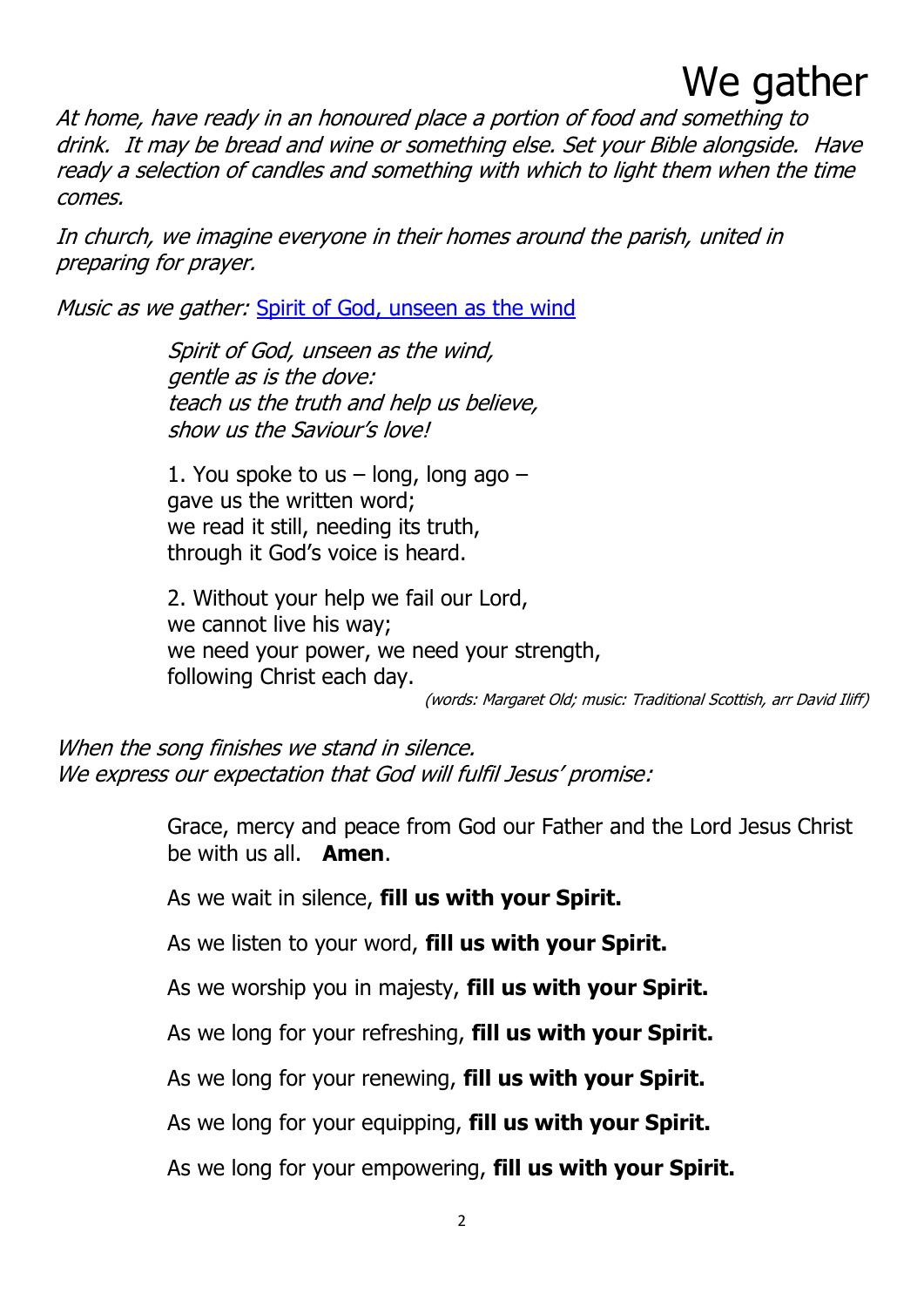We sing: [Come down, O love divine](https://soundcloud.com/all-saints-kings-heath/come-down-o-love-divine?)

1. Come down, O Love divine, seek thou this soul of mine, and visit it with thine own ardour glowing; O Comforter, draw near, within my heart appear, and kindle it, thy holy flame bestowing.

2. O let it freely burn, till earthly passions turn to dust and ashes in its heat consuming; and let thy glorious light shine ever on my sight, and clothe me round, the while my path illuming.

3. Let holy charity mine outward vesture be, and lowliness become mine inner clothing; true lowliness of heart, which takes the humbler part, and o'er its own shortcomings weeps with loathing.

4. And so the yearning strong, with which the soul will long, shall far outpass the pow'r of human telling; nor can we guess its grace, till we become the place wherein the Holy Spirit makes his dwelling.

> (words: 'Discendi, amor santo' by Bianco da Siena, trans Richard F Littledale alt; music: Ralph Vaughan Williams)

### READING [Acts 2:1-21](https://soundcloud.com/all-saints-kings-heath/acts-1-1-21?)

At home, light the candles you have prepared while you listen to the reading.

In Church, candles are lit on the altar and among the congregation.

We pray THE COLLECT together

**Holy Spirit, sent by the Father, ignite in us your holy fire; revive your church with the breath of love, and renew the face of the earth, through Jesus Christ our Lord. Amen.**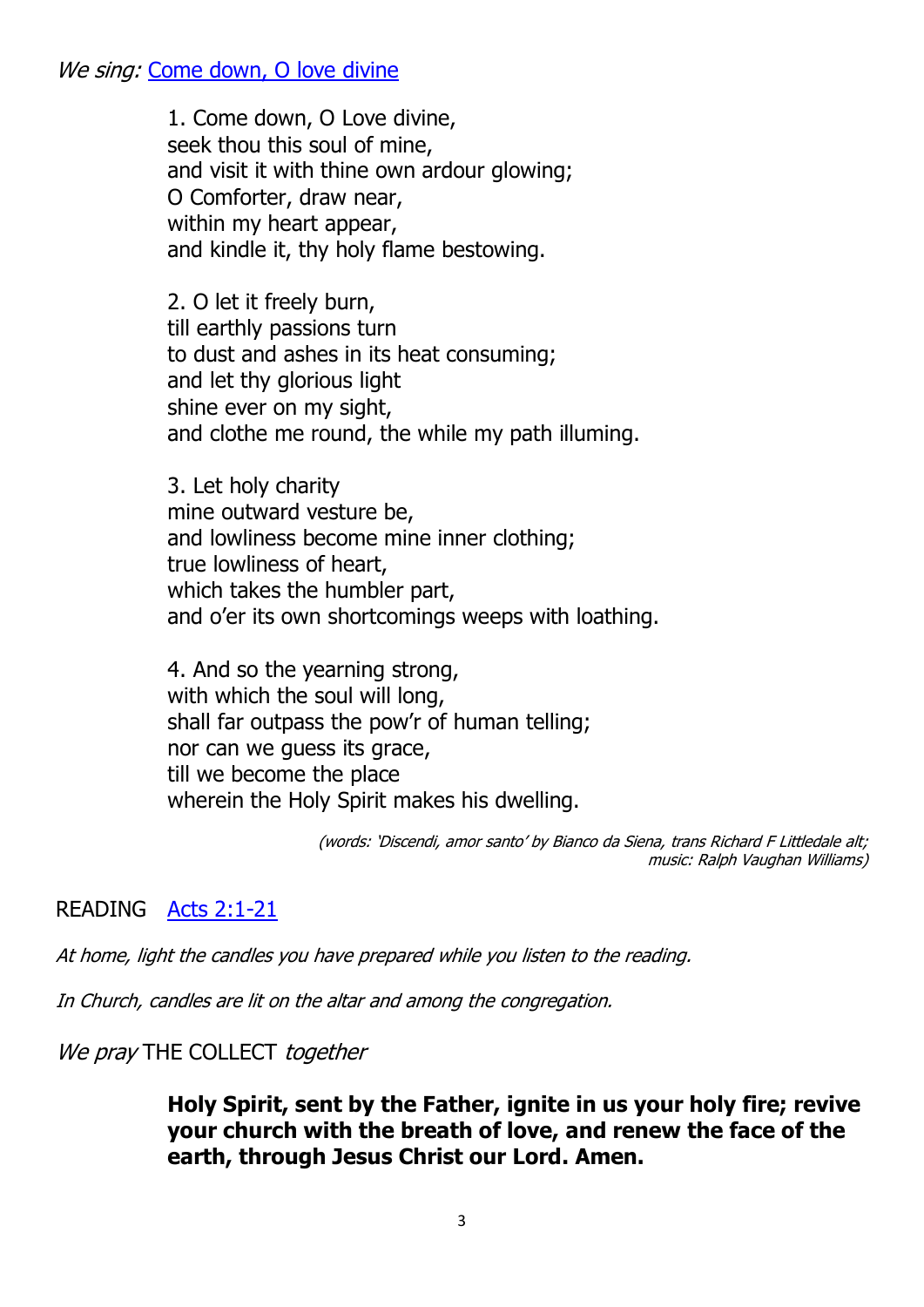### WELCOME, BANNS and NOTICES

### We pray: **Almighty God, to whom all hearts are open, all desires known and from whom no secrets are hidden: cleanse the thoughts of our hearts by the inspiration of your Holy Spirit, that we may perfectly love you, and worthily magnify your holy name; through Christ our Lord. Amen**.

We pray for the children's groups beginning today.

## We seek forgiveness

### **CONFESSION**

Deacon: St Paul says, "do not think of yourself more highly than you ought, but think with sober judgement, each according to the measure of faith that God has assigned." Therefore we ask God's spirit to restore our perspective. (Romans 12:3)

Silence

Acknowledging misunderstanding among nations, faiths, families from council houses to castles, Go-between God,<sup>1</sup> **help us to understand each other.**

Naming overbearing power, undue influence of wealth and class, prejudice of colour, class and gender: wise God,<sup>2</sup> **teach us humility.**

Confessing our greed, status anxiety, jealousy and pride: regal God, who washes feet, $3$ 

### **inspire us to serve.**

ABSOLUTION In church forgiveness is declared for all while at home we pray:

May the God of love and power forgive us and free us from our sins, heal and strengthen us by his Holy Spirit and raise us to new life in Christ our Lord. **Amen**.

We stand to give thanks for forgiveness, singing THE GLORIA (tune: Ode to Joy)

<sup>&</sup>lt;sup>1</sup> See John V Taylor The Go-between God

<sup>2</sup> See Proverbs 8

<sup>&</sup>lt;sup>3</sup> See John 13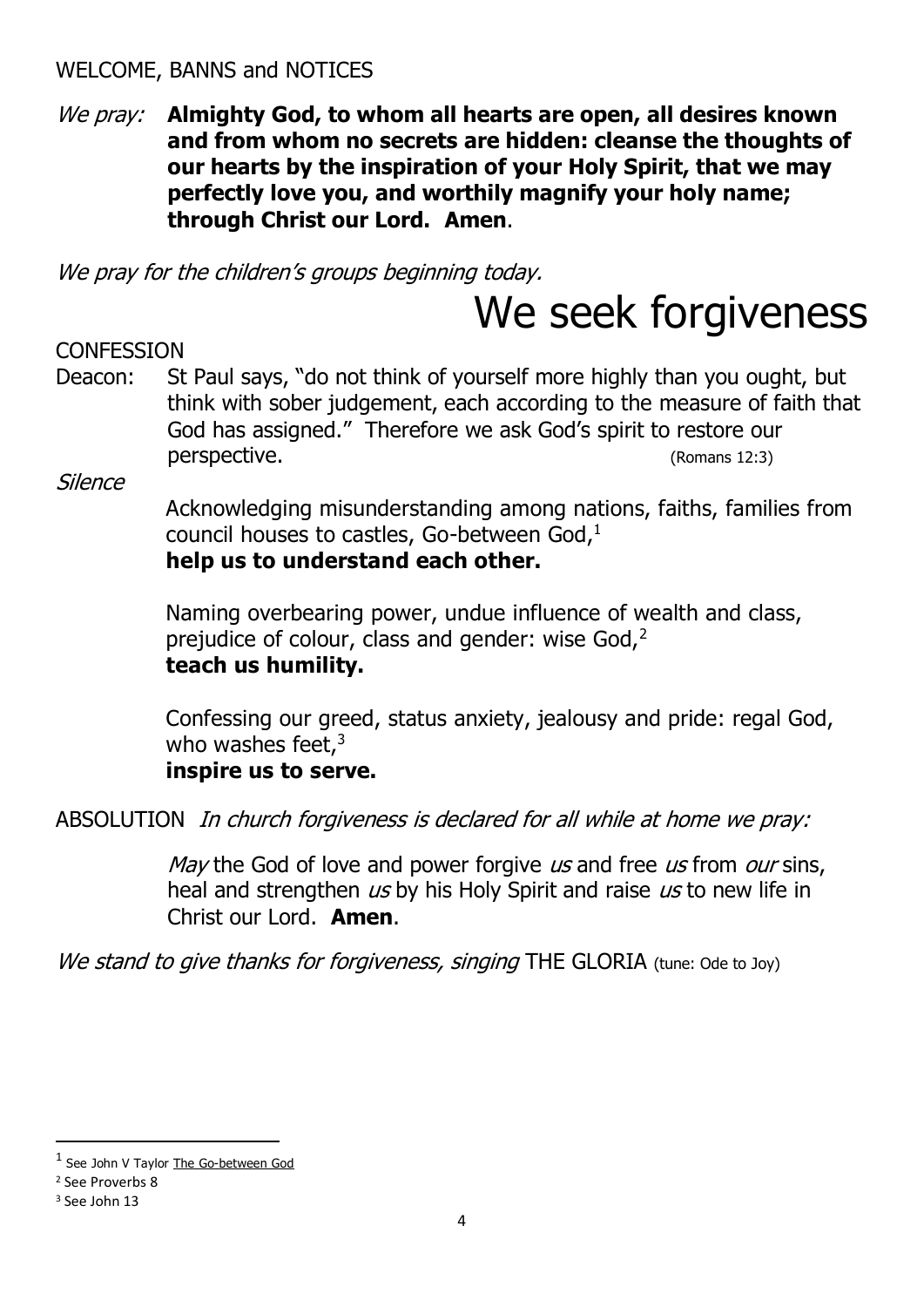1. Glory be to God in heaven, peace to those who love him well; on the earth let all his people speak his grace, his wonders tell: Lord, we praise you for your glory, mighty Father, heavenly King; hear our joyful adoration and accept the thanks we bring.

2. Only Son of God the Father, Lamb who takes our sin away, now with him in triumph seated, for your mercy, Lord we pray: Jesus Christ, most high and holy; Saviour, you are God alone in the glory of the Father with the Spirit: Three in One!

We sit for the SECOND READING [Genesis 11:1-9](https://www.biblegateway.com/passage/?search=Genesis+11%3A1-9&version=NRSVA) extinguishing our candles.

HYMN [Breathe on me, breath of God](https://soundcloud.com/all-saints-kings-heath/breathe-on-me-breath-of-god-1?)

1. Breathe on me, Breath of God, fill me with life anew, that as you love, so may I love, and do what you would do.

2. Breathe on me, Breath of God, until my heart is pure: until my will is one with yours to do and to endure.

3. Breathe on me, Breath of God, fulfil my heart's desire, until this earthly part of me glows with your heav'nly fire.

4. Breathe on me, Breath of God, so shall I never die, but live with you the perfect life of your eternity.

(words: Edwin Hatch alt; music: Charles Lockhart)

### We remain standing for the GOSPEL READING [John 14:8-17](https://www.biblegateway.com/passage/?search=John+14%3A8-17&version=NRSVA)

Hear the Gospel of our Lord Jesus Christ according to John. **All: Glory to you, O Lord.**

At the end This is the Gospel of the Lord.

### **All: Praise to you, O Christ.**

### SERMON from David

Looking over at her neighbour, so resentful that she seemed happy and confident, so jealous that she was making lots of friends, hurt that she didn't seem to need him any more, Russia decided to lash out. Russia wanted to take off Ukraine the things he was jealous of. It is a tragic display of a deluded man trying to assert himself because he feels hollow and lost inside. The tragedy is, Russia underestimates itself. There is much to love and admire. If only he'd chosen to be the kind of friend he's jealous of not being. In a strange mixture of underestimation and over estimation, Russia stomps around and breaks things. Ironically under-estimating his own value, he overstates his power and over asserts greedy claims.

As we mark 100 days of Russia's status-anxiety playing out in war, and we mark seventy years of Queen Elizabeth II's reign, it is unbearably moving that our reflection on national identity happens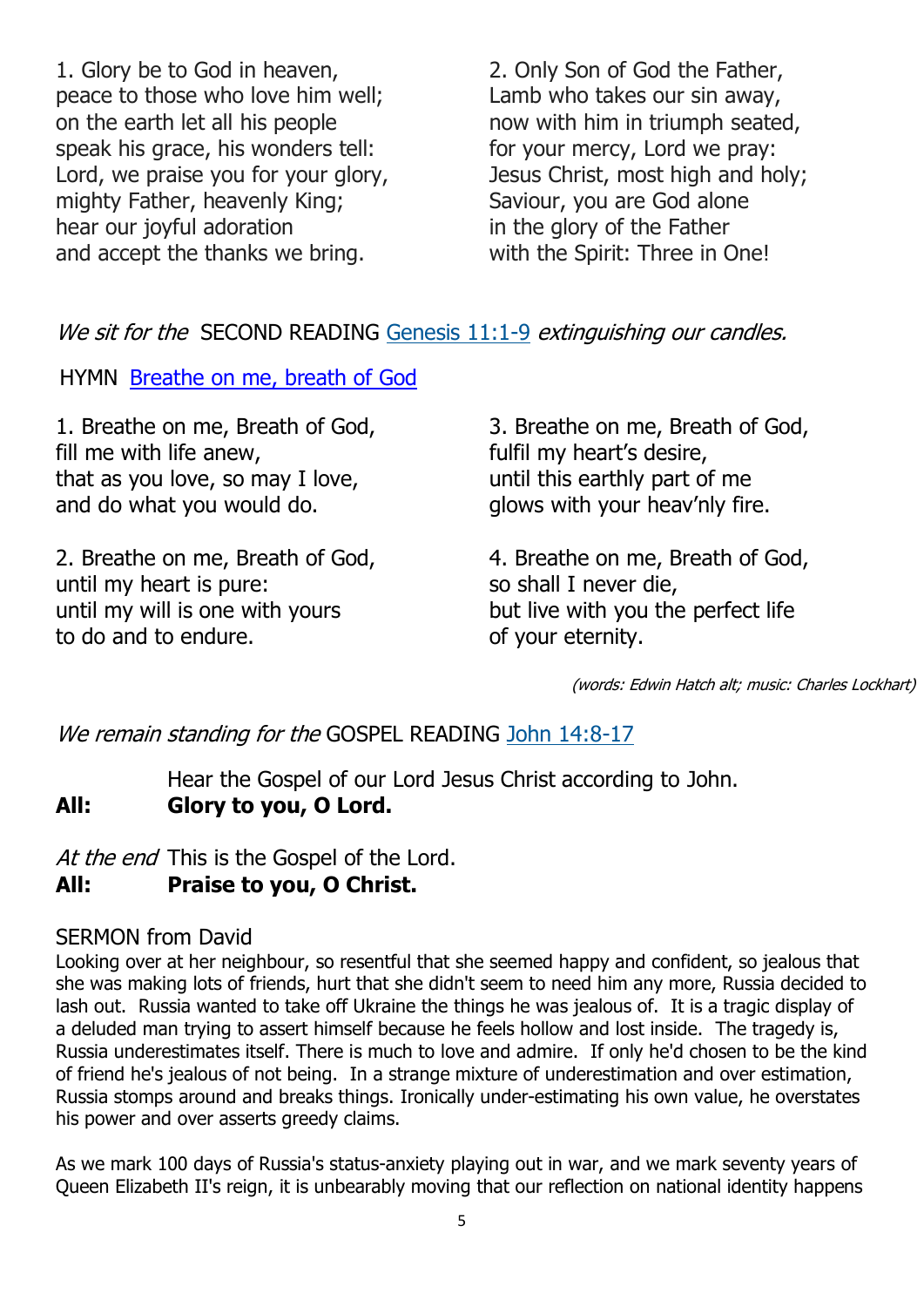at the feast of Pentecost. It too is a numerical moment: fifty days after Passover. It was a creation festival, fifty being the jubilee number, so every year, Israel disciplined herself to remember that every fifty years they would free their slaves, forgive one another's debts and give the land a rest for a year. It was a rhythm designed to humble everyone, curtailing any sense of rights and nurturing instead a communal gratitude. The land allowed to rest from the punishments of agriculture, it's as if the fallow earth silently forgives humanity for all that has been taken, and taken for granted, from the soil. Every year, the fifty rhythm is kept in the community's heart and mind. Clearly it's taken seriously. The city is full of people from all over the region, gathered to mark this existential rhythm. Centuries later, Jubilee is the word we choose for fiftieth years of things, hoping perhaps to turn celebrations from pride to gratitude. Wouldn't it be wonderful if this Jubilee we forgave some more international debt and invested in the nourishment of the land and, instead of sending people to Rwanda, gave seventy, or seven hundred, or seven thousand British passports to seekers of freedom?

That Pentecost be the day when the Holy Spirit chose to come and manifest herself to the amazement of the emerging church, shows that the Spirit's wisdom is all about perspective, forgiveness, gratitude and communal health. How startled the crowds are to hear the news of Jesus, each understanding in their own language. They are used to language being a barrier. Suddenly it is a matter of curiosity.

The Babel myth is a wonderful, subtle drama displaying the human condition. I imagine a small Hebrew child sitting on the Rabbi's knee asking, "why do people speak all different languages? Wouldn't it be easier if we all spoke the same? Then we wouldn't fight so much." Perhaps there were travellers' tales about some ruined city the desert, like Fatehpur Sikri in India, so a story was woven to show the child, not so much how things were, but how things are between us. The making of bricks captures the essence of human ingenuity, mastering the very elements of earth and fire, the creatures becoming creative, changing the state of things, shaping them to their purpose. With Rabbi's wit, the story teller casts God as a kind of curious tourist, sight-seeing, then comically being rather threatened by human ability. Of course, the Rabbi knows God is God, and can't be threatened by creation (he's teasing us about how easily we are threatened) but it allows him to invent languages and show our cultural diversity as a kind of frustration, rather than a blessing. The half finished tower left abandoned is a forlorn emblem of how nearly great we all often are. The story teller doesn't answer the child's question with factual information about the fascinating evolution of language, but he leaves her with a working vision of humanity's flawed greatness. The conflicted feelings the story leaves her with help her discern the ingenuity and foolishness she will encounter as she navigates this world. It may help her hold her own cultural identity, speak her mother tongues with both confidence and humility. That's how good myths work.

This weekend we have been thinking about our evolving identity in Britain over the last seventy years. Alerted by the treasures of Scripture, we can think over the amazing developments and changes of the last seven decades in which our country may indeed have played a part. But the story makes us remember, too, the environmental discoveries of that his age, so we remember our industrial brick and steel forging that has helped do so much damage. The story helps us keep both ingenuity and arrogance in our view, especially when we wondrously and potentially dangerously seek to command the elements, from vaccines to nuclear fission; from minerals to DNA.

You may or may find the Royal family a help or a hindrance in this reflection, or for most, perhaps it's a bit of both. Whatever varied views that may be represented here, from admiration of a devoted servant of the nation to suspicion of a privileged self-protecting family; from gratitude for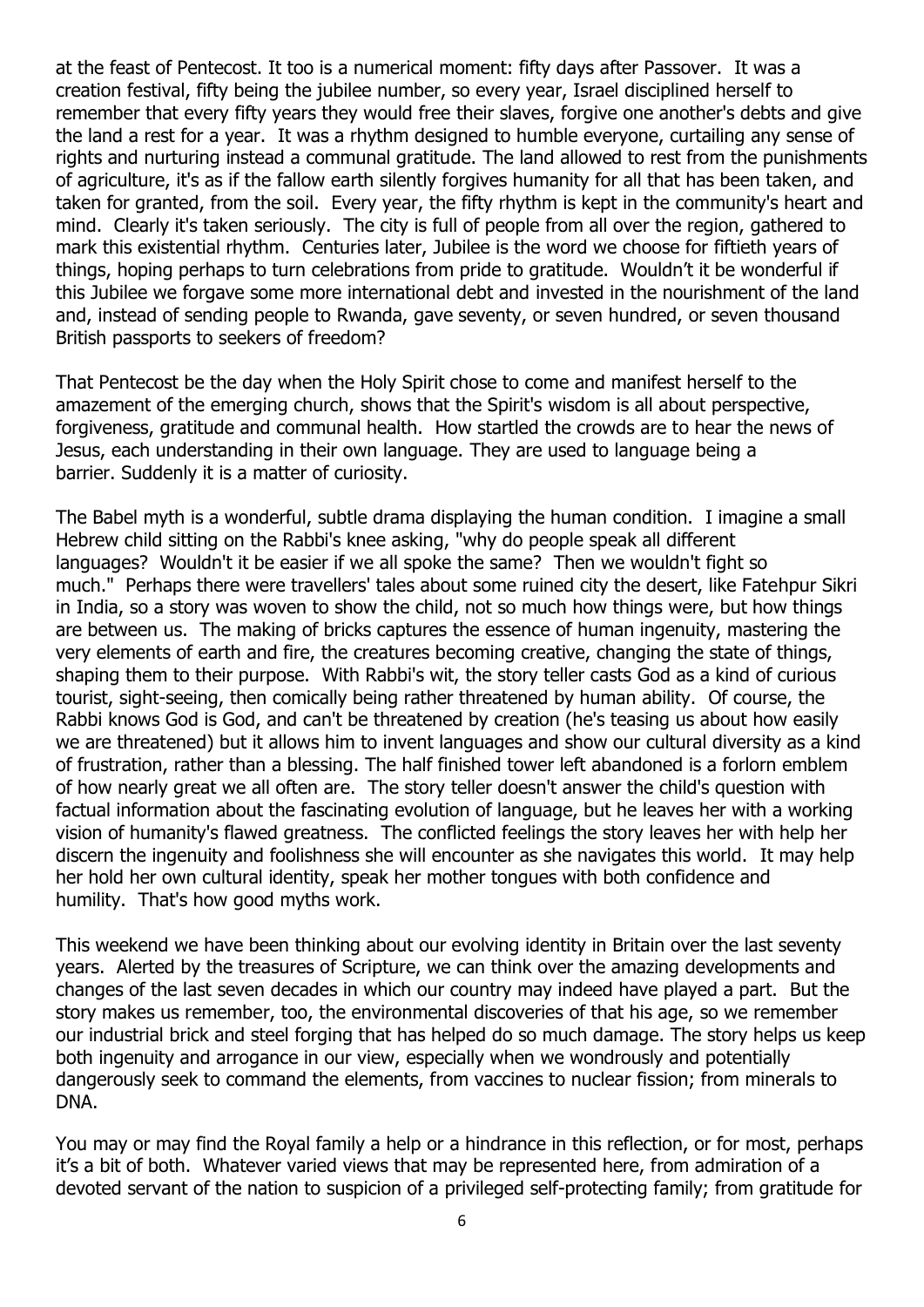the stability suggested by monarchy, to bewilderment that we allow any un-elected powers to rule us, from sympathy to suspicion, the Queen on her Jubilee can be a kind of prism where, if we pause to look, we see refracted alongside it the many coloured aspects of our common life. In some ways, the vacuity of royalty is a help. It is a prism's emptiness that allows light to pass through and be seen in its richness. It could be that the silence, the inscrutability, the woman who prefers to question more than answer, the consistency as celebrity Prime Ministers pass through, provides a strange emptiness that can be full of us. When the tyranny of the majority becomes problematic, when the different kind of celebrity election requires becomes distorting of truth, when the numbers make for clumsy choices of leader, the oddly disempowered Queen appears like a question mark, just off centre, ensuring we don't idolise democracy, or receive its judgements uncritically.

It's easy to dismiss this. It can be said the pomp and ceremony is nothing to do with reality; has no bearing on our ordinary life. But when Ukrainian people screeched with delight as their team scored in Scotland, even as missiles flew over their heads in Eastern Ukraine, we don't say that football match has nothing to do with reality; we are moved, not dismissive of the contrived unity and projected hope of that football match. It becomes a prism for a moment, refracting terribly important things in the trivial, and we let it be so. In the longer term, whatever institutions and rites we evolve can be used well or badly. I think even those viscerally opposed to the existence of a monarchy will one day miss it very much, because having something to loathe with great principle is to have a trig point by which to navigate. On the one hand there are some very ugly, distorting and damaging expressions of national identity which overstate achievements, don't allow for nuance, and rely on putting others down and keeping others out. On the other hand, there is a risk we recoil so much from this that we don't do any corporate reflection or thanksgiving at all, causing a different set of spiritual disabilities.

We've heard the subtle Babel story, warning us off over-reaching. Jesus words to still halfunderstanding disciples is not to underestimate themselves. Even as Philip expresses dissatisfaction with what Jesus is leaving him, Jesus firmly places responsibility on them – and now us – to live in the world as people who know and trust Jesus; that is to say, people who know and trust the one through whom all things were made, entitled above all to claim regal status, is the kind of King who kneels and washes feet. When Jesus says "you will do greater works than I," he is speaking just after washing their feet, saying that in the power of the Advocate he will send, we will be capable of even greater acts of service, more astonishing reversals of role, more dignifying of the poor and unloved and unworthy. Centuries ago, on the Thursday of Holy Week, the monarch of this realm used to wash the feet of the poor. It was fear of the plague that meant that ritual was sterilised in to the giving of Maundy money. Seeing the powerful serving is always arresting. Remember the shock of the Sudanese diplomats when the Pope knelt and kissed their feet, begging them to make peace. You may indeed think the Queen has taken her oddest of roles and insisted it is a vocation. In her own terms and from where she began, she has, many of us would say, applied herself to it in a spirit of service. She has quietly enriched our male regal language, her presence as Queen nuancing our use of the word King for God in liturgy.

In the many-layered richness of this weekend, we should give free reign to our imagination to wander around our culture and present politics, seeking healthy identity, but not trying to fix it down too firmly. For difference is always humbling, that is why it is built into creation. Healthy identity is the key to finding difference a thrill not a threat. When the Holy Spirit fell upon the disciples, she emphatically did not make everyone the same. She accentuated the cultural linguistic differences between people, *then* helped them understand each other. It is not a reversing of the Babel-effect. The half built tower encourages us to name human powers, yet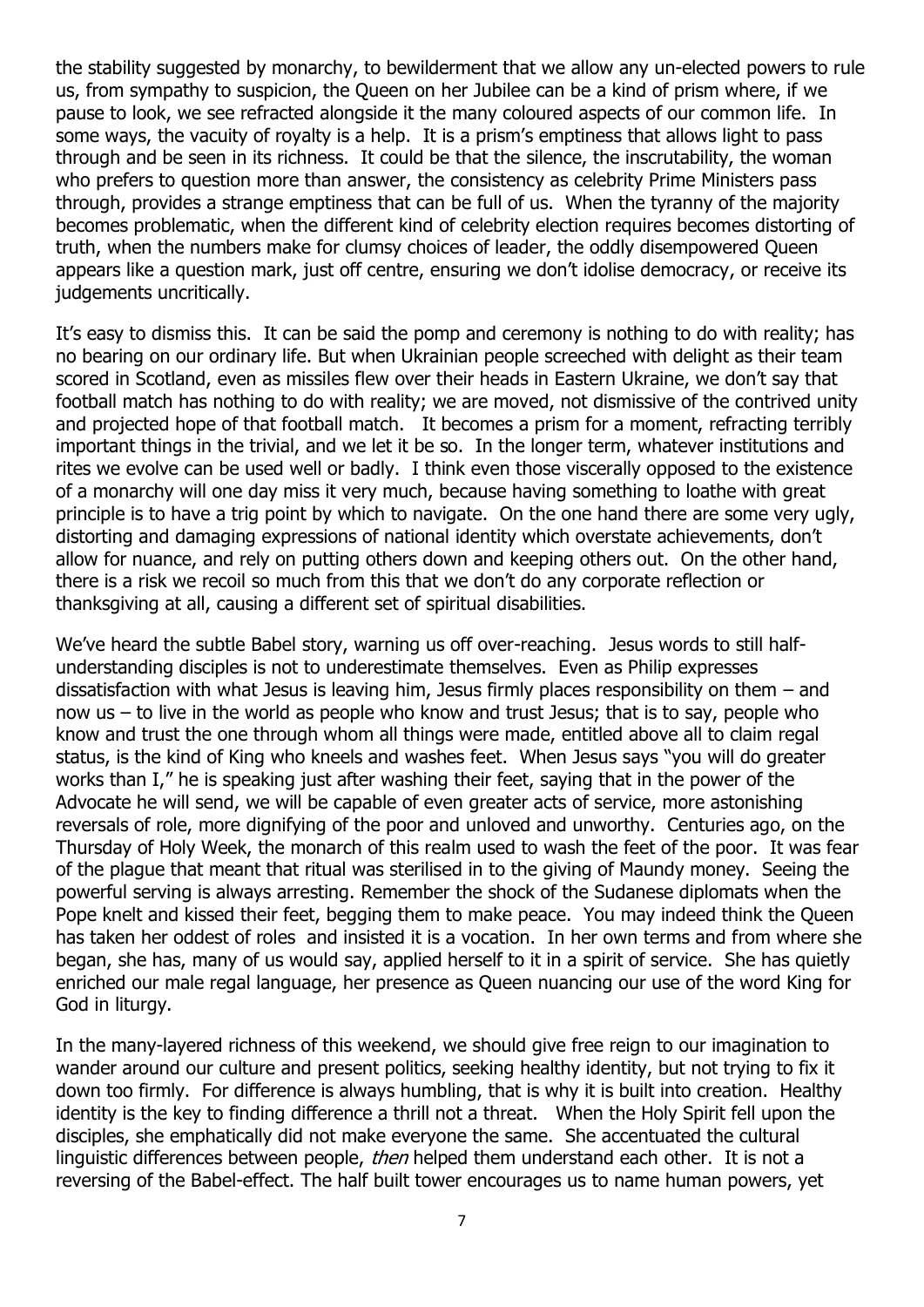never to take them too seriously. Pentecost is a gracious overwhelming of the stunted ambition and fragmentation Babel helps us understand. The Spirit of truth does not ignore or deny human stupidity and clumsiness, but helps us overwhelm them with lives of service.

The Holy Spirit is the key to the healing of nations. She is the difference between Commonwealth being a post-colonial euphemism and it being a lived reality. She is the balm for the healing of families, royal or otherwise, fragmented by racism or class-ism or any other form of jealousy. God's Spirit is the liberator of confidence, rekindling gratitude, enlivening curiosity and restoring perspective. It is her wisdom alone that can keep us alert both to the absurdities and contradictions in our condition, and also to the unexpected blessings our absurdities sometimes contain. Yes, this Pentecost-Jubilee shows us there are profound blessings to be found even things as comical and contrived as royalty.

#### A NATIONAL ANTHEM?

1 God save our gracious Queen, long live our noble Queen, God save the Queen. Send her victorious, happy and glorious, long to reign over us: God save the Queen.

2 Not on this land alone – but be God's mercies known from shore to shore. Lord, make the nations see that all should brothers[/sisters] be and form one family the wide world o'er.

(v1 Anon, v2 W E Hickson 1836)

# We affirm our faith

We stand and at home, if able, we turn to look in the direction of Church, to affirm our faith in God, revealed to us as Father, Son and Holy Spirit:

- Deacon: We stand to affirm our common wealth, bound up in God's relational being as Father, Son and Holy Spirit:
- **All: We believe in God the Father, from whom every family in heaven and earth is named.**

**We believe in God the Son, who lives in our hearts through faith, and fills us with his love.**

**We believe in God the Holy Spirit, who strengthens us with power from on high.**

**We believe in one God; Father, Son and Holy Spirit. Amen.** (from Common Worship)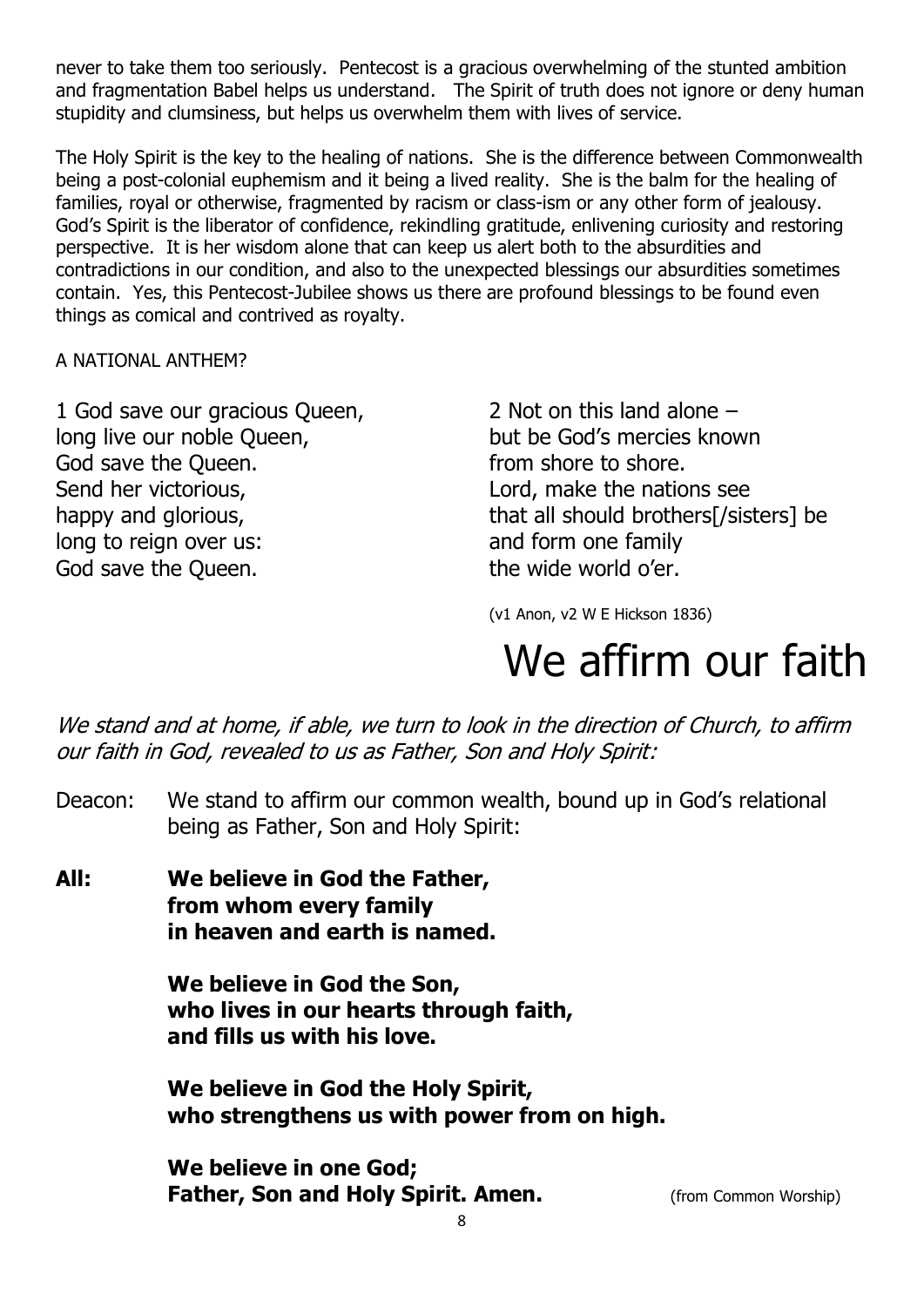### INTERCESSIONS from Katie Birse

In the power of the Spirit and in union with Christ, let us pray to the Father.

Today at Pentecost, we thank you that your Holy Spirit was given to the disciples, and to all who believe. Holy Spirit, please guide and inspire us to act for good in your world. As we remember how the crowds gathered in Jerusalem, representing many nationalities, and speaking many languages - we pray for inclusivity & tolerance and an end to prejudice and discrimination.

#### Lord, in your mercy, **hear our prayer**.

Almighty God, we pray for the universal Church, remembering especially those places where Christians are persecuted for their faith. At Pentecost, your Spirit was poured out on believers. Let us pray for those who are being welcomed to our faith via baptism and confirmation. Let the Church be a openhearted place for all who seek respite.

Strengthen David our bishop, David and Tariro and all your Church in the service of Christ, that those who confess your name may be united in your truth, live together in your love, and reveal your glory in the world.

Lord, in your mercy, **hear our prayer**.

Bless and guide Elizabeth our Queen at this time of Jubilee. Thank you for her life and service with her quiet wisdom, faith, and perseverance. We pray for her good health and your protection to her and her family. Thank you for these days of celebration and joy that we have shared.

Give wisdom to all in authority; and direct this and every nation in the ways of justice and of peace. We pray for the people of Ukraine and Russia during this time of war and suffering. Lord, help us to remember all those who suffer including those who we may not see on our screens.

Lord, in your mercy, **hear our prayer**.

Comfort and heal all those who suffer in body, mind, or spirit, remembering especially: Ruth Tetlow, Tony Smith, Elizabeth Mountbatten-Windsor and all experiencing difficulties with mobility. We pray for those sleeping rough in Kings Heath, including Nathan.

Give them courage and hope in their troubles; and bring them the joy of your salvation. Thank you for all who care for the sick.

Lord, in your mercy, **hear our prayer**.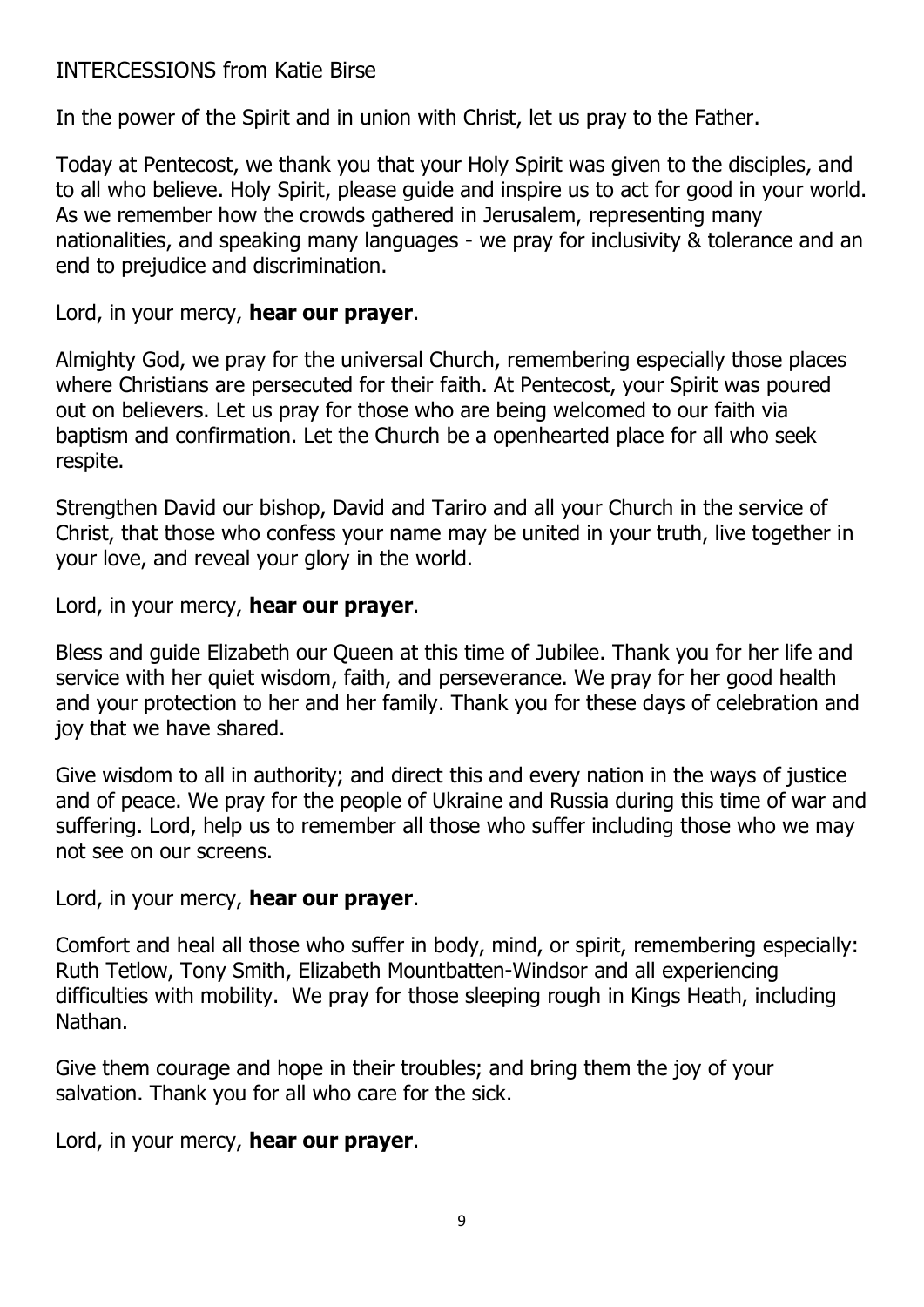Hear us as we remember those who have died including Bill Gardner and those who died at this time of year. According to your promises, grant us with them a share in your eternal kingdom.

Lord, in your mercy, **hear our prayer**.

Rejoicing in the fellowship of all your saints, we commend ourselves and the whole creation to your unfailing love.

### Merciful Father, **accept these prayers for the sake of your Son, our Saviour Jesus Christ, Amen.**

### THE PEACE

We pause to remember each other: those worshipping at home, and those worshipping in Church and those we care for who are far away.

Deacon: "Have the trumpet sounded loud on the day of atonement" said the Lord. "You shall hallow the fiftieth year and you shall proclaim liberty throughout the land to all its inhabitants. It shall be a jubilee for you." This jubilee we say to each other, and to all citizens, and all travellers among us:

### **The Peace of the Lord be always with you.**

(cf Leviticus 25)

**HYMN** 1. There's a spirit in the air, telling Christians ev'rywhere: "Praise the love that Christ revealed,

living, working, in our world!"

2. Lose your shyness, find your tongue, tell the world what God has done: God in Christ has come to stay. Live tomorrow's life today!

3. When believers break the bread, when a hungry child is fed, praise the love that Christ revealed, living, working, in our world.

4. Still the Spirit gives us light, seeing wrong and setting right: God in Christ has come to stay. Live tomorrow's life today!

5. When a stranger's not alone, where the homeless find a home, praise the love that Christ revealed, living, working, in our world.

6. May the Spirit fill our praise, guide our thoughts and change our ways.

God in Christ has come to stay. Live tomorrow's life today!

7. There's a spirit in the air, calling people ev'rywhere: Praise the love that Christ revealed, living, working, in our world.

(words: Brian A Wren; music: John Wilson)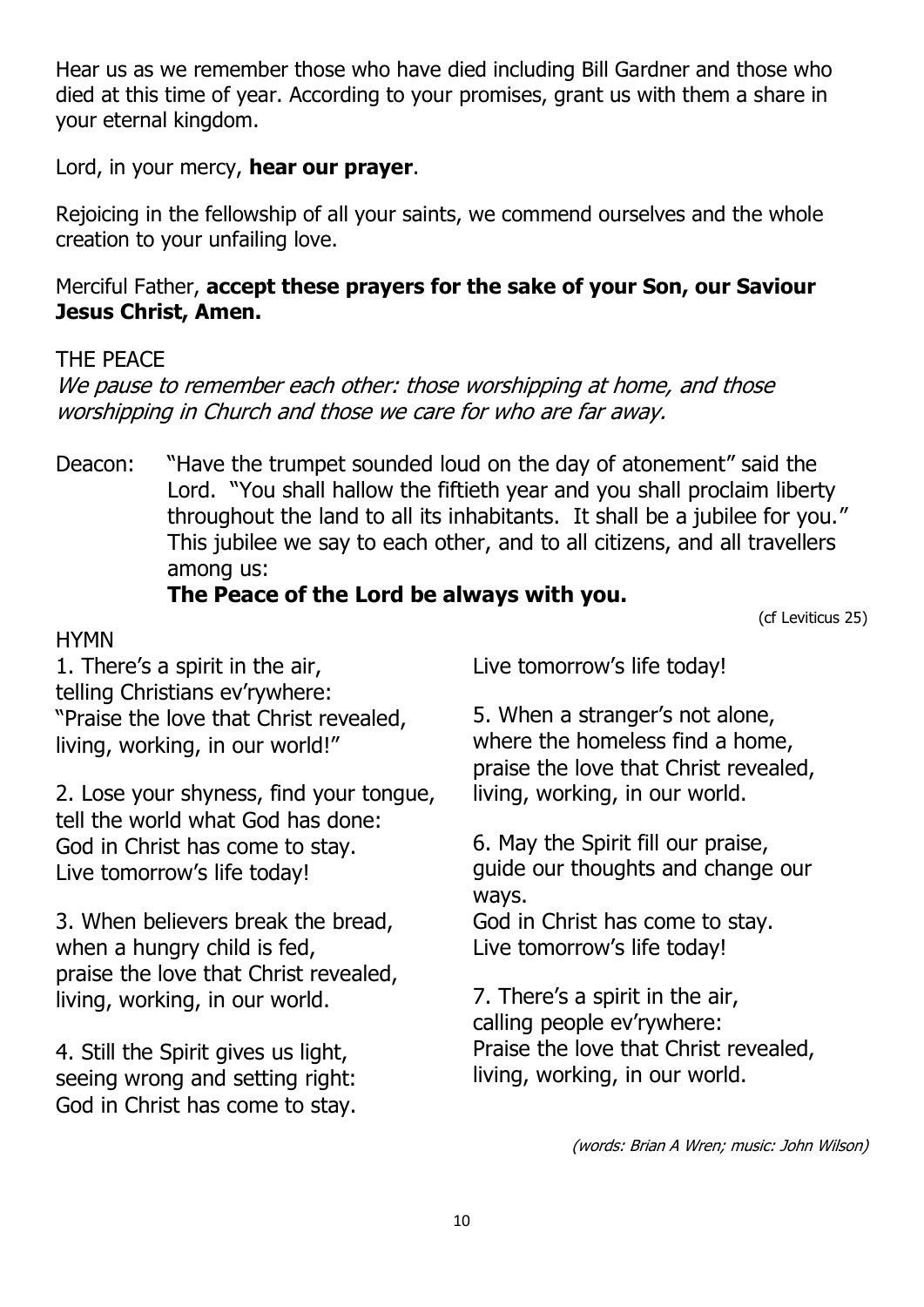The Table is prepared in Church. At home, now is the time to say the Lord's Prayer (below) and consume the food and drink you have prepared, first praying:

> God, we long for Communion. With this symbolic meal stir my hope for the fellowship meal we cannot yet see, and help me wait for it with patience. **Amen**. **Compatible 19th Contract Contract Contract Contract Contract Contract Contract Contract Contract Contract Contract Contract Contract Contract Contract Contract Contract Contract Contract Contract Contrac**

### We tell the story of salvation

Priest: The Lord be with you. **All: And also with you.** Lift up your hearts. **We lift them to the Lord.** Let us give thanks to the Lord our God. **It is right to give thanks and praise.**

> God of surprises, your Spirit brooded over the waters at creation and lived among your chosen people in wilderness, exile and promised land. Your Spirit filled Mary's womb at the moment of Jesus' conception and came upon him like a dove at his baptism. When Christ died on the cross your power raised him from the tomb on the third day, and that same evening he breathed your forgiving grace on those who had deserted him. On the day of Pentecost you sent your Spirit upon the fearful disciples, filling them with fire, with power, with wonder and joy, and making them your church. And so we gladly thank you, with angels and archangels, and with all the company of heaven, singing the hymn of your unending praise:

We repeat each line after the cantor:

**All: Holy, holy, holy Lord! God of power and God of might. Heav'n and earth are full of your glory. Hosanna in the highest! Blessed is he who comes in the name of the Lord most high. Hosanna. Hosanna. Hosanna in the highest.**

> God of comfort and strength, we look to your Holy Spirit to be with us in sorrow and in contentment, in crisis and in abiding stillness. Come among us now through the power of your Spirit that we may be transformed into your image and that these gifts of bread and wine may become for us the body and blood of your Son Jesus Christ who, at supper with his disciples, took bread, gave you thanks, broke the bread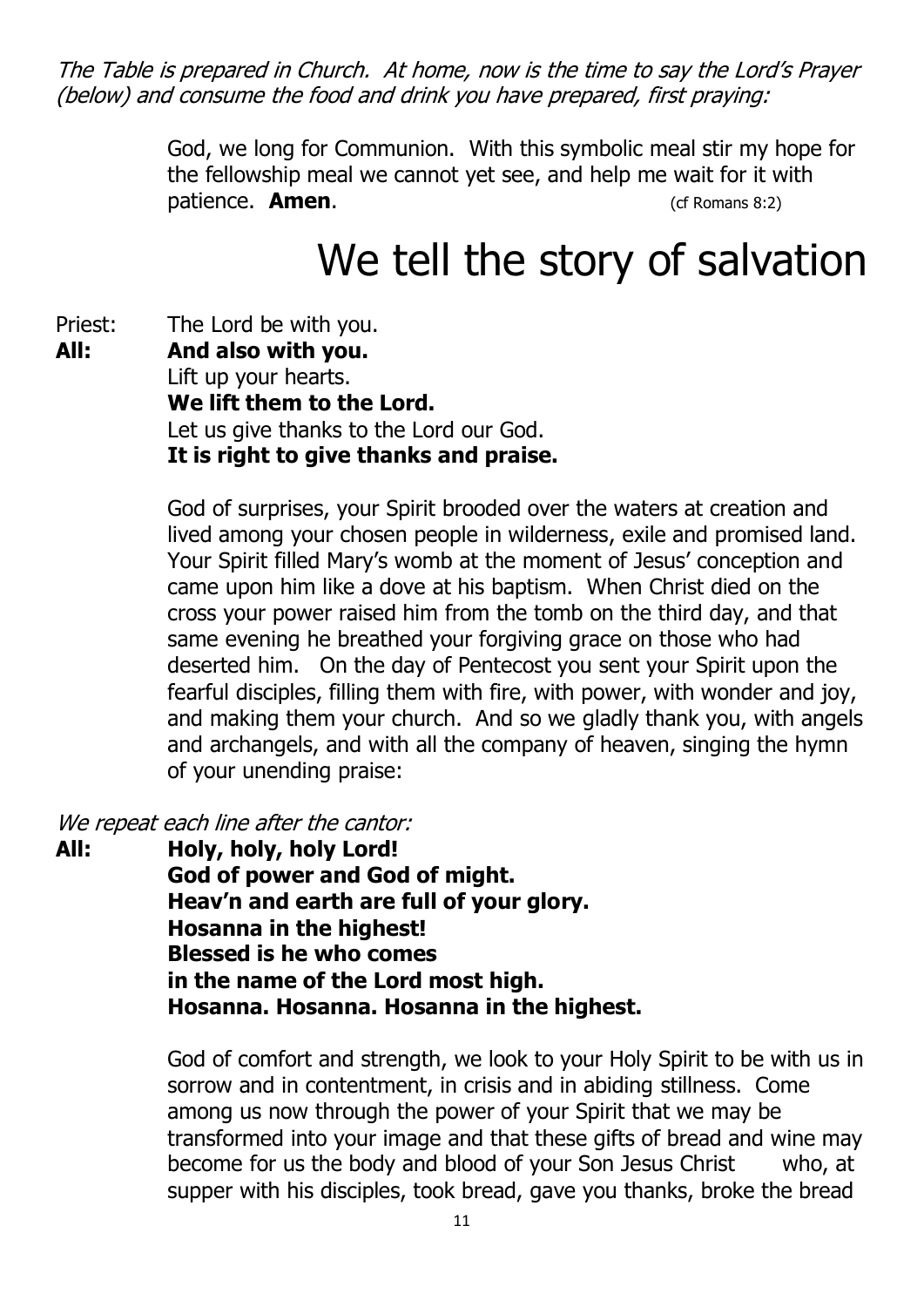and gave it to them, saying, "Take, eat: this is my body which is given for you. Do this in remembrance of me."

A bell is rung.

After supper he took the cup. Again he gave you thanks, and gave it to his disciples, saying, "Drink this, all of you: this is my blood of the new covenant, which is shed for you and for many for the forgiveness of sins. Do this, as often as you drink it, in remembrance of me."

A bell is rung.

Deacon: Great is the mystery of faith: **All: Christ has died, Christ is risen Christ will come again.**

> God of dreams and prophecy, send down upon us your gifts of wisdom, knowledge and faith; of healing, discernment and interpretation, that your church may be built up in the likeness of your Son. Let anyone who is hungry find in you the bread of life, and anyone who is thirsty find in you rivers of living water. Speak your Word to all who are alone and in fear of despair, and let each one of your children hear your voice in their own language, whether that language be art or science, work or play. Sanctify your groaning creation that your universe may breathe your breath and be filled with your life anew, that we may love what you love and do what you would do, Father, Son and Holy Spirit, ever one God. **Amen**.

THE LORD'S PRAYER

Deacon: In as many languages as we can express, we pray the prayer Jesus first taught in Aramaic:

> **[Our father in heaven, hallowed be your name, your kingdom come, your will be done, on earth as in heaven. Give us today our daily bread. Forgive us our sins as we forgive those who sin against us. Lead us not into temptation but deliver us from evil. For the kingdom, the power, and the glory are yours now and for ever.] Amen.**

Priest: We break this bread to share in the body of Christ.

**All: Though we are many, we are one body. For we all share in one bread.**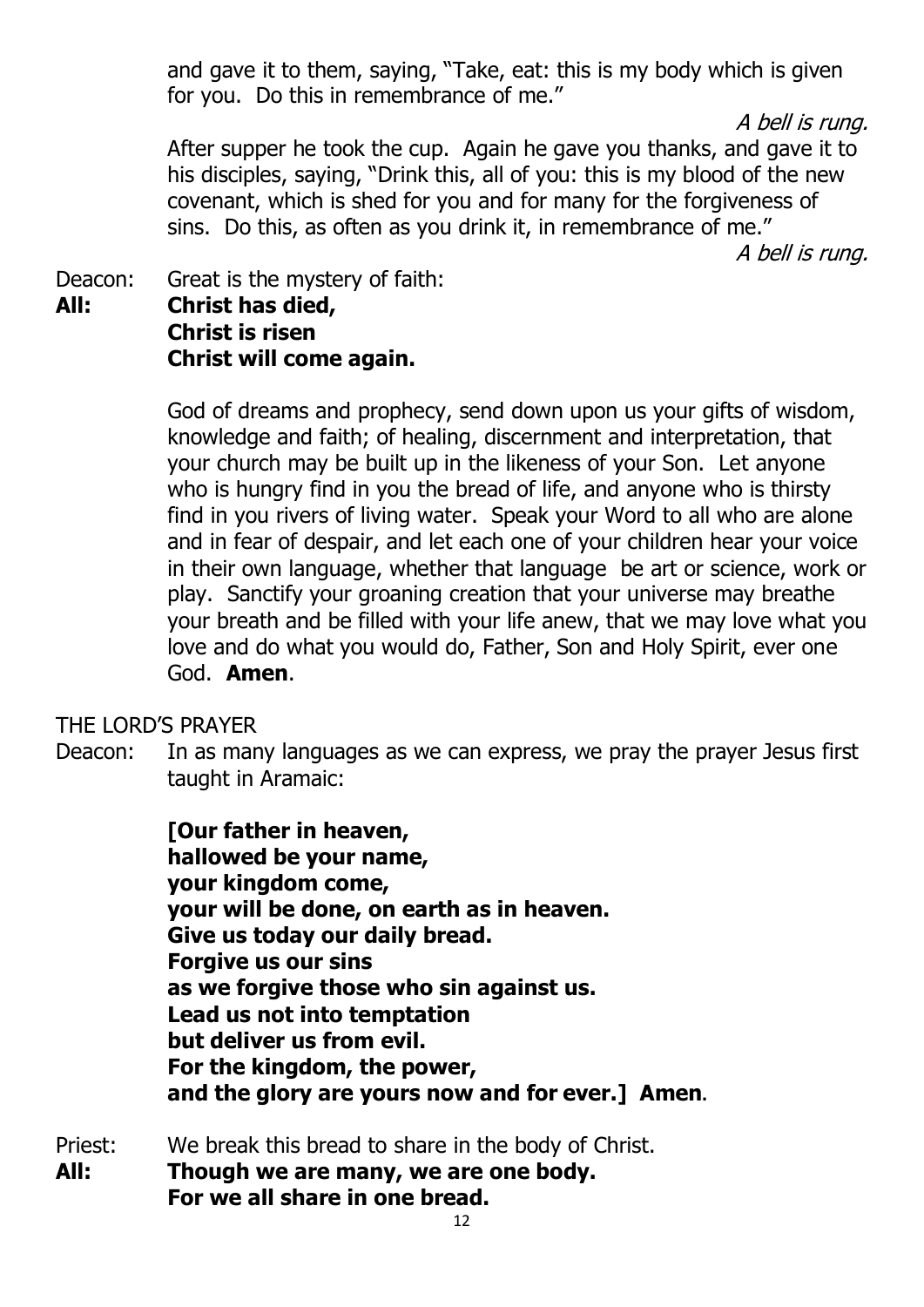Draw near with faith. Receive the body of our Lord Jesus Christ which he gave for you and his blood which he shed for you. Eat and drink in remembrance that he died and now lives for you, and feed on him in your heart by faith with thanksgiving.

#### We sing: **Jesus, Lamb of God, have mercy on us. Jesus, bearer of our sins, have mercy on us. Jesus, Redeemer of the world, give us your peace. (x2)**

We pause to remember all who pray at home, then share the bread and wine, now for us the body and blood of Christ. We form two lines to receive bread, then wine if you wish. No one should feel obliged if you do not feel ready to share the common cup. Receiving only bread you still make your Communion fully and deeply. Do what feels most comfortable to you.

If anyone prefers not to receive either, you are welcome still to come forward for a prayer of blessing. Just keep your hands by your sides and we will pray for you.

SONG *during Communion* [Come, Holy Ghost, our souls inspire](https://soundcloud.com/all-saints-kings-heath/come-holy-spirit-our-souls?)

1. Come, Holy Ghost, our souls inspire, and lighten with celestial fire; thou the anointing Spirit art, who dost thy sev'nfold gifts impart.

2. Thy blessèd unction from above is comfort, life, and fire of love; enable with perpetual light the dullness of our blinded sight.

3. Anoint and cheer our soilèd face with the abundance of thy grace: keep far our foes, give peace at home; where thou art guide no ill can come.

4. Show us the Father and the Son, in thee and with thee, ever one. Then through the ages all along, this shall be our endless song.

5. "Praise to thy eternal merit, Father, Son and Holy Spirit." Amen.

> (vv1-3, 5: John Cosin after Rabanus Maurus alt; v4 Michael Forster; music: 'Proper Sarum Melody', arr Andrew Moore)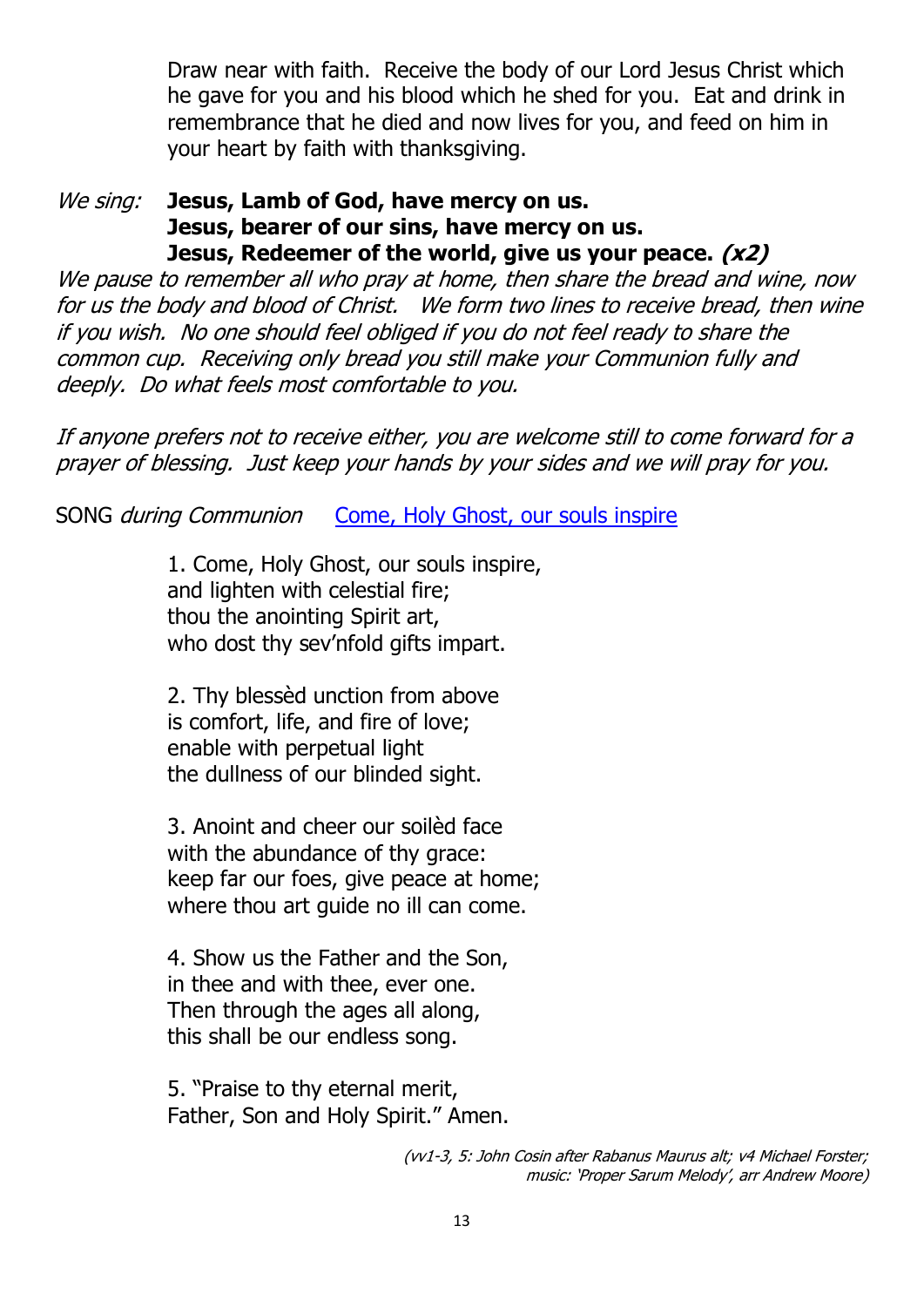1. Praise the Lord. O praise God in his holiness: praise him in the firmament of his power.

2. Praise him for his mighty acts: praise him according to his excellent greatness.

3. Praise him with the blast of the trumpet: praise him upon the harp and lyre.

4. Praise him with timbrel and dances: praise him upon the strings and pipe.

5. Praise him with ringing cymblas: praise him upon the clashing cymbals.

6. Let everything that has breath praise the Lord: Praise the Lord.

Glory to the Father and to the Son: and to the Holy Spirit.

As it was in the beginning is now, and shall be for ever. Amen. (setting: Charles V Stanford)

# We are sent out

### **Almighty God, we thank you for feeding us with your Word [and with the body and blood of Christ]. Strengthen us in the power of your Spirit to live and work to your praise and glory**. **Amen**.

### THE BLESSING

Priest: Go forth into the world in peace; be of good courage, hold fast to that which is good; render to no one evil for evil; strengthen the fainthearted; support the weak; help the afflicted; honour everyone, rejoicing in the power of the Holy Spirit; and the blessing of God almighty, the Father, the Son and the Holy Spirit, be among you and remain with you always. **Amen.**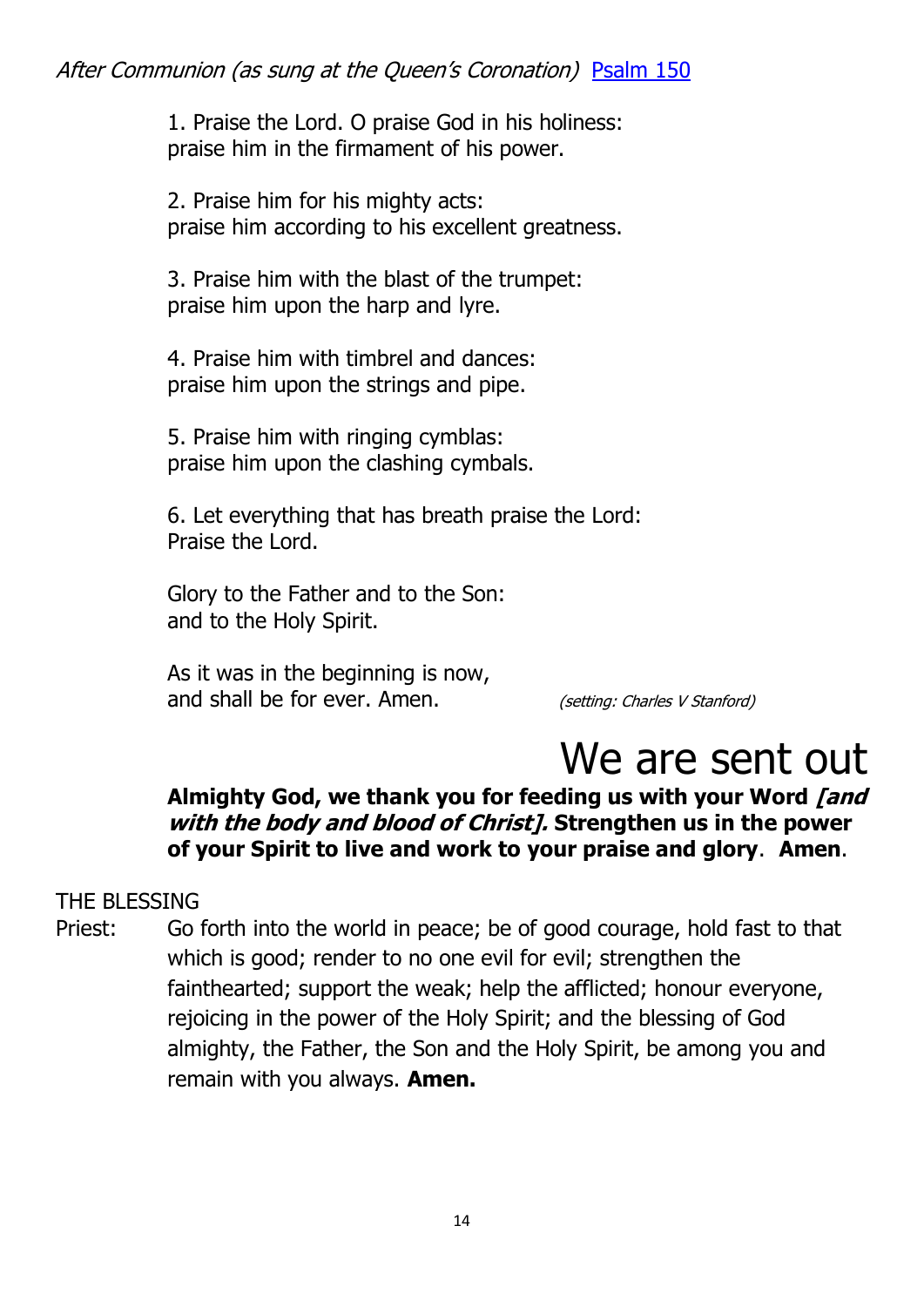1. All people that on earth do dwell, sing to the Lord with cheerful voice; him serve with fear, his praise forth tell, come ye before him and rejoice.

2. The Lord, ye know, is God indeed, without our aid he did us make; we are his folk, he doth us feed and for his sheep he doth us take.

3. O enter then his gates with praise, approach with joy his courts unto; praise, laud and bless his name always, for it is seemly so to do.

4. For why? the Lord our God is good: his mercy is for ever sure; his truth at all times firmly stood, and shall from age to age endure.

### (short fanfare)

5. To Father, Son and Holy Ghost, the God whom heav'n and earth adore, from us and from the angel-host be praise and glory evermore. (short fanfare) Amen.

> (words: William Kethe, from 'Day's Psalter' [1560] alt; music: 'Genevan Psalter' [1551], attrib Louis Bourgeois, arr Ralph Vaughan Williams)

We acclaim:

Deacon: Christ has gone up on high. **Alleluia!** God raised Christ from the dead **and enthroned him at his right hand in the heavenly realms.** God put all things in subjection beneath his feet **and gave him as head over all things to the Church.** We died and our life is hidden with Christ in God. **We set our minds on things above.** (Ephesians 1:20-23) Christ has gone up on high. **Alleluia!**